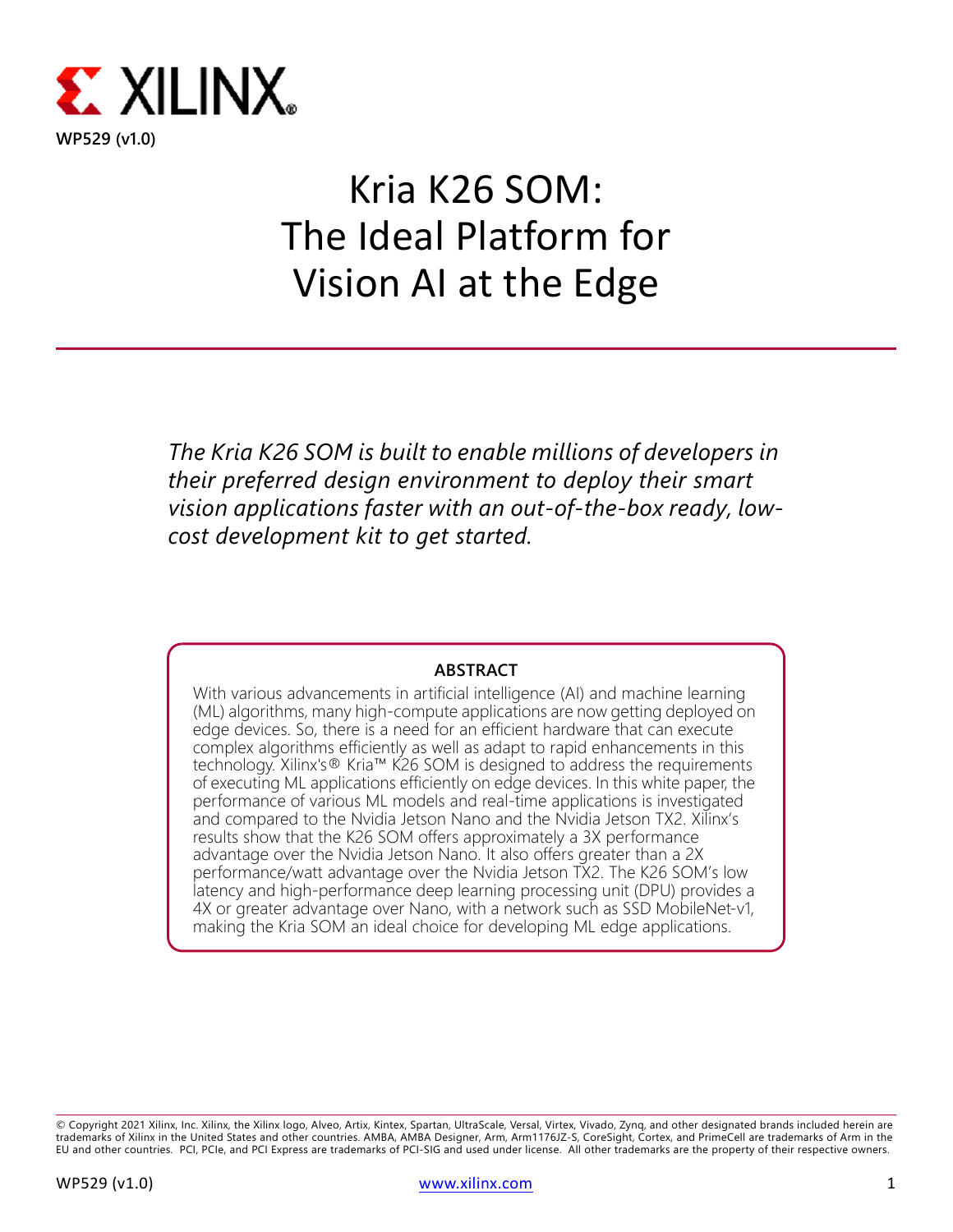# **Computer Vision Growth**

Over the past decade, significant advancements have been made in artificial intelligence and machine learning algorithms. The majority of these are applicable in vision-related applications. In 2012, AlexNet (Krizhevsky et al. [\[Ref 1\]](#page-15-0)), became the first deep neural network trained with backpropagation, to win the ImageNet Large Scale Visual Recognition Challenge (ILSVRC), demonstrating an unprecedented step improvement of approximately 10% in Top 5 prediction accuracy versus historic shallow networks. This key development was an inflection point, and since that time, deep neural networks have continued to make tremendous strides in both performance and accuracy. In 2015, ResNet (Kaiming et al, [\[Ref 2\]](#page-15-1)) surpassed the classification performance of a single human. See [Figure 1.](#page-1-0) For all intents and purposes, the problem of image classification in computer vision applications was deemed to have been solved with today's networks achieving results rivaling Bayes error.

<span id="page-1-0"></span>

*Figure 1:* **Top 5 Prediction Accuracy (Source:** <https://devopedia.org/imagenet>**)**

With such exciting results, semiconductor manufacturers are racing to develop devices that support the high computational complexity requirements of deep-learning deployments. Over the coming decade, commercialization of inference, most notably computer vision with deep learning, will continue to grow at a rapid pace. The market for computer vision is anticipated to grow at a CAGR of 30%, reaching \$26.2 billion by 2025 [\[Ref 3\].](#page-15-2) Adoption of deep-learning for computer vision has broad application for industrial markets, including retail analytics, smart cities, law enforcement, border security, robotics, medical imaging, crop harvest optimization, sign-language recognition, and much more. In the immediate future, AI will become an integral part of daily life, and some would argue that the future is upon us today!

As novel networks, layers, and quantization techniques are developed, a hardened tensor accelerator with a fixed memory architecture is not future proof. Such was evidenced following the development of MobileNets [Howard et al. [\[Ref 4\]](#page-15-3). The use of depthwise-convolution in the MobileNet backbone significantly reduces the compute-to-memory ratio. This is ideal for devices such as general-purpose CPUs, which are typically compute bound, but limits efficiency on architectures that are memory bound, wasting valuable compute cycles in a way that is analogous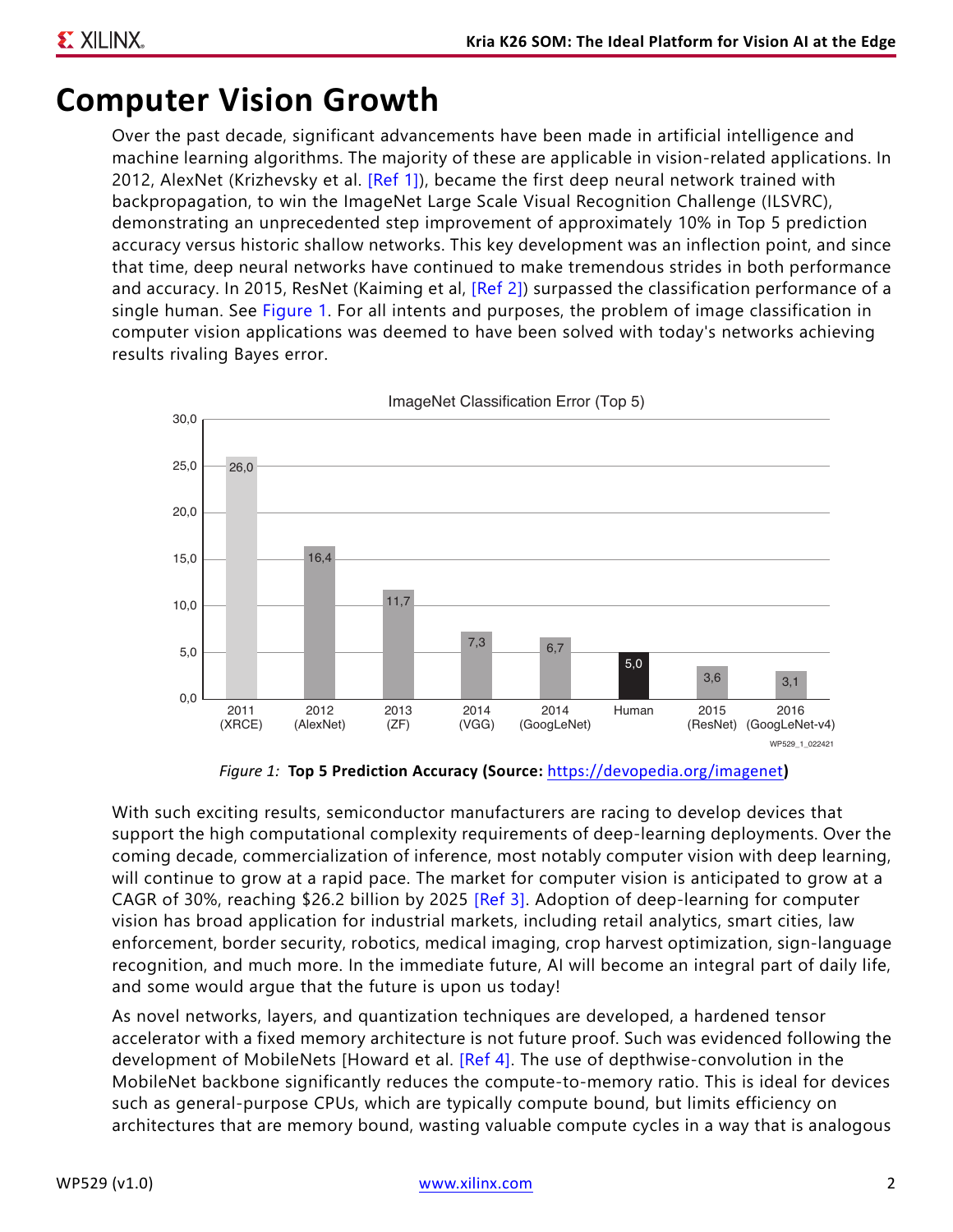to idle servers consuming power in a data center. This compute-to-memory ratio impacts the overall efficiency of a specific tensor accelerator architecture when deploying the network [\[Ref 5\]](#page-15-6) Unfortunately, ASIC and ASSP tensor accelerator architectures are frozen in time a year or more prior to device tape-out. This is not the case with Xilinx inference technologies, which can be adapted and optimized over time to support the rapid evolution of neural network architectures, ensuring optimal power consumption and high efficiency.

This white paper introduces the Xilinx portfolio's newest portfolio member, the Kria™ K26 SOM, and presents key advantages of the Kria K26 SOM in embedded vision applications.

# **Kria K26 SOM**

The Kria K26 SOM, is designed to cater to current and future market demands for vision AI and video analytics. Small enough to fit in the palm of a hand, the Kria SOM marries an adaptive SoC based on the Zynq® UltraScale+™ MPSoC architecture with all of the fundamental components required to support the SoC (such as memory and power).

Customization for production deployments is simple. The Kria SOM is mated with a simple enduser-designed carrier card that incorporates the connectivity and additional components specific to that user's end system.

<span id="page-2-0"></span>For evaluation and development, Xilinx offers a starter kit, that includes a Kria K26 SOM mated to a vision-centric carrier card. The combination of this pre-defined vision hardware platform, a robust and comprehensive software stack built on Yocto or Ubuntu, together with pre-built visionenabled accelerated applications provides an unprecedented path for developers to leverage Xilinx technologies to build systems. For additional details, refer to the Xilinx companion white paper, *Achieving Embedded Design Simplicity with Kria SOMs* [\[Ref 6\]](#page-15-4) and *Kria KV260 Vision AI Starter Kit User Guide* [\[Ref 7\].](#page-15-5) This white paper's findings are based on the KV260 Vision AI Starter Kit. See [Figure 2.](#page-2-0)



*Figure 2:* **KV260 Vision AI Starter Kit**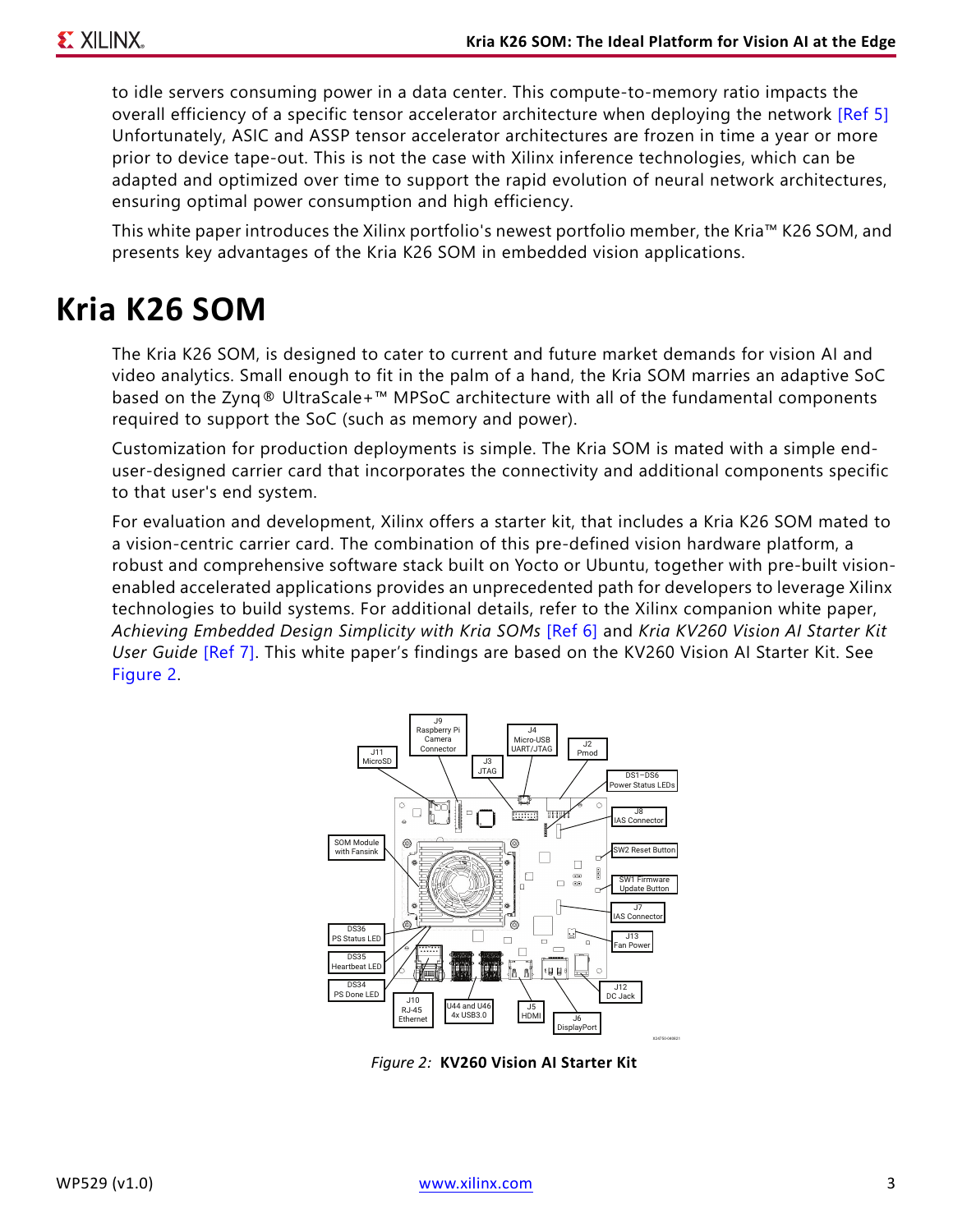# **K26 SOM as an Edge Device**

In addition to sub-millisecond latency requirements, intelligent applications also need privacy, low power, security, and low cost. With the Zynq MPSoC architecture at its base, the Kria K26 SOM provides best-in-class performance/watt and lower total cost of ownership, making the K26 SOM an ideal candidate for edge devices. Kria SOMs are hardware configurable, which means the solutions on the K26 are scalable and future proof.

### **Raw Compute Power**

When it comes to deploying a solution on edge devices, the hardware must have sufficient compute capacity to handle workloads of advanced ML algorithms. The Kria K26 SOM can be configured with various deep learning processing unit (DPU) configurations, and based on performance requirements, the most applicable configuration can be integrated into the design. As an example, DPU B3136 at 300MHz has peak performance of 0.94TOPS. DPU B4096 at 300MHz offers a peak performance of 1.2TOPS, which is almost 3X the published peak performance of the Jetson Nano, which is 472GFLOPs [\[Ref 8\]](#page-15-7).

## **Lower Precision Data Type Support**

Deep-learning algorithms are evolving rapidly, lower precision data types such as INT8, binary, ternary, and custom data are being used. It is difficult for GPU vendors to meet the current market needs because they must modify/tweak their architecture to accommodate custom or lower precision data type support. The Kria K26 SOM supports a full range of data type precisions such as FP32, INT8, binary, and other custom data types. Also, data points provided by Mark Horowitz, Yahoo! Founders Professor In The School Of Engineering And Professor Of Computer Science at Stanford University [\[Ref 9\],](#page-15-8) show that operations on lower precision data types consume much less power, e.g., an operation on INT8 requires one order of magnitude less energy than an FP32 operation. See [Figure 3.](#page-3-0)

<span id="page-3-0"></span>

*Figure 3:* **Energy Cost of Operations**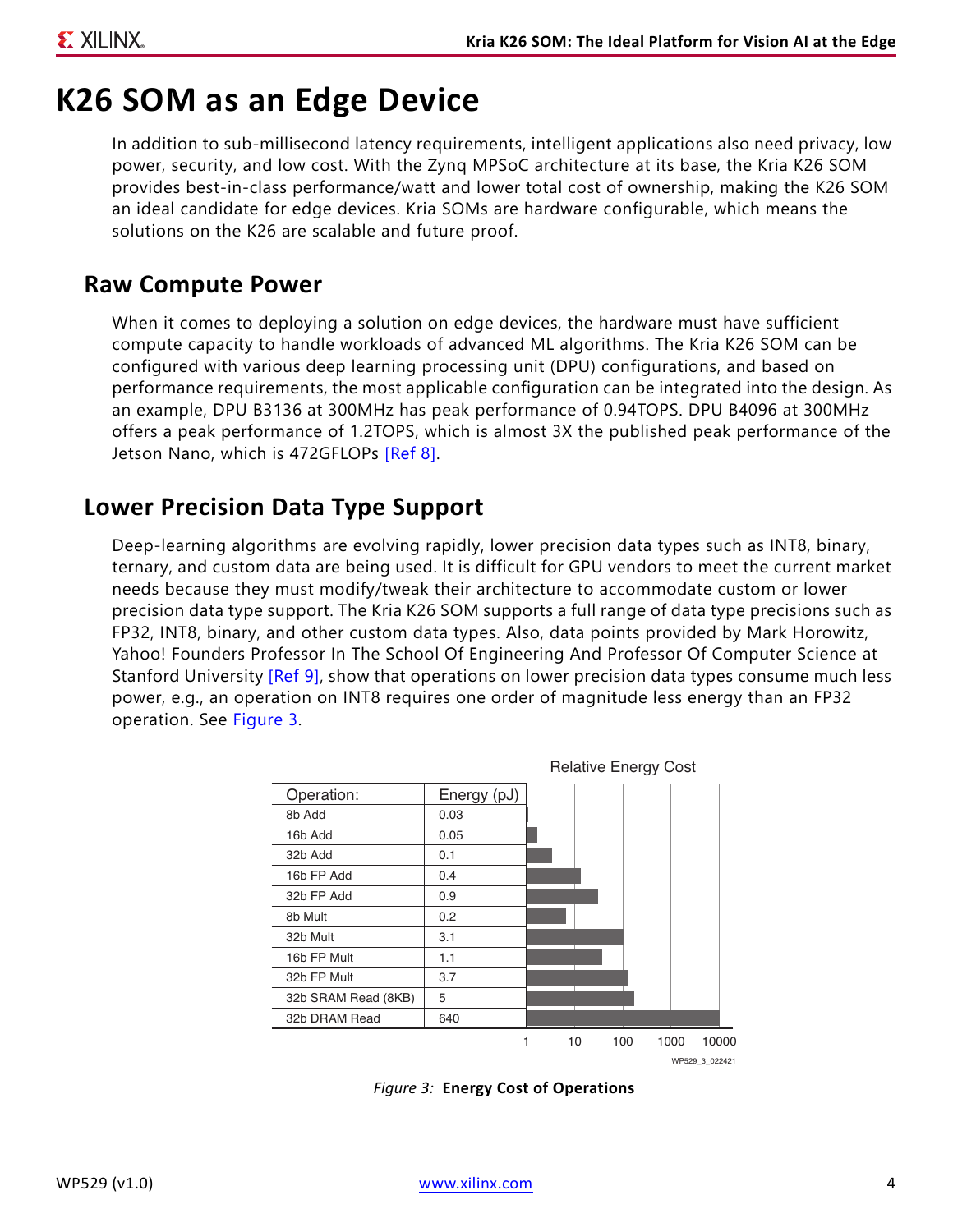The numbers in [Figure 3](#page-3-0) are based on TSMC's 45nm process and have been proven to scale well on smaller process geometries. Therefore, the re-configurability of Kria SOMs is a big advantage by accommodating any data type.

### **Low Latency and Power**

In general, for any application design implemented on a multicore CPU, GPU, or any SoC, the overall breakup of power consumption is roughly estimated [\[Ref 9\]](#page-15-8) as:

- $Cores = 30%$
- Internal memory  $(L1, L2, L3) = 30\%$
- External memory (DDR) = 40%

This is the main reason why GPUs are power hungry. To facilitate software programmability, the architecture of the GPU needs to access external DDR frequently, which is very inefficient and can sometimes become the bottleneck for high bandwidth design requirements. In contrast, the Zynq MPSoC architecture is power efficient. Its reconfigurability allows the developer to design their application with reduced or no external memory accesses, which not only helps to reduce the overall power consumption of the application, but also increases the responsiveness with lower end-to-end latencies. [Figure 4](#page-4-0) depicts the architecture of a typical automotive application wherein the GPU's communication among the modules happens via DDR while the Zynq MPSoC devices have an efficient pipeline that can be designed to avoid any DDR accesses.

<span id="page-4-0"></span>

*Figure 4:* **Typical GPU vs. Zynq MPSoC Architecture**

## **Flexibility**

Unlike GPUs, where the data flow is fixed, Xilinx hardware offers flexibility to uniquely reconfigure the datapath to achieve maximum throughput and lower latencies. Also, the programmable datapath reduces the need for batching, which is a major drawback in GPUs and becomes a tradeoff between lower latencies or higher throughput. The Kria SOM's flexible architecture has shown great potential in sparse networks, which is one of the hot trends in current ML applications. Another important feature—and one that makes Kria SOMs even more flexible—is the any-to-any I/O connection. This enables the K26 SOM to connect to any device, network, or storage device without the need for a host CPU.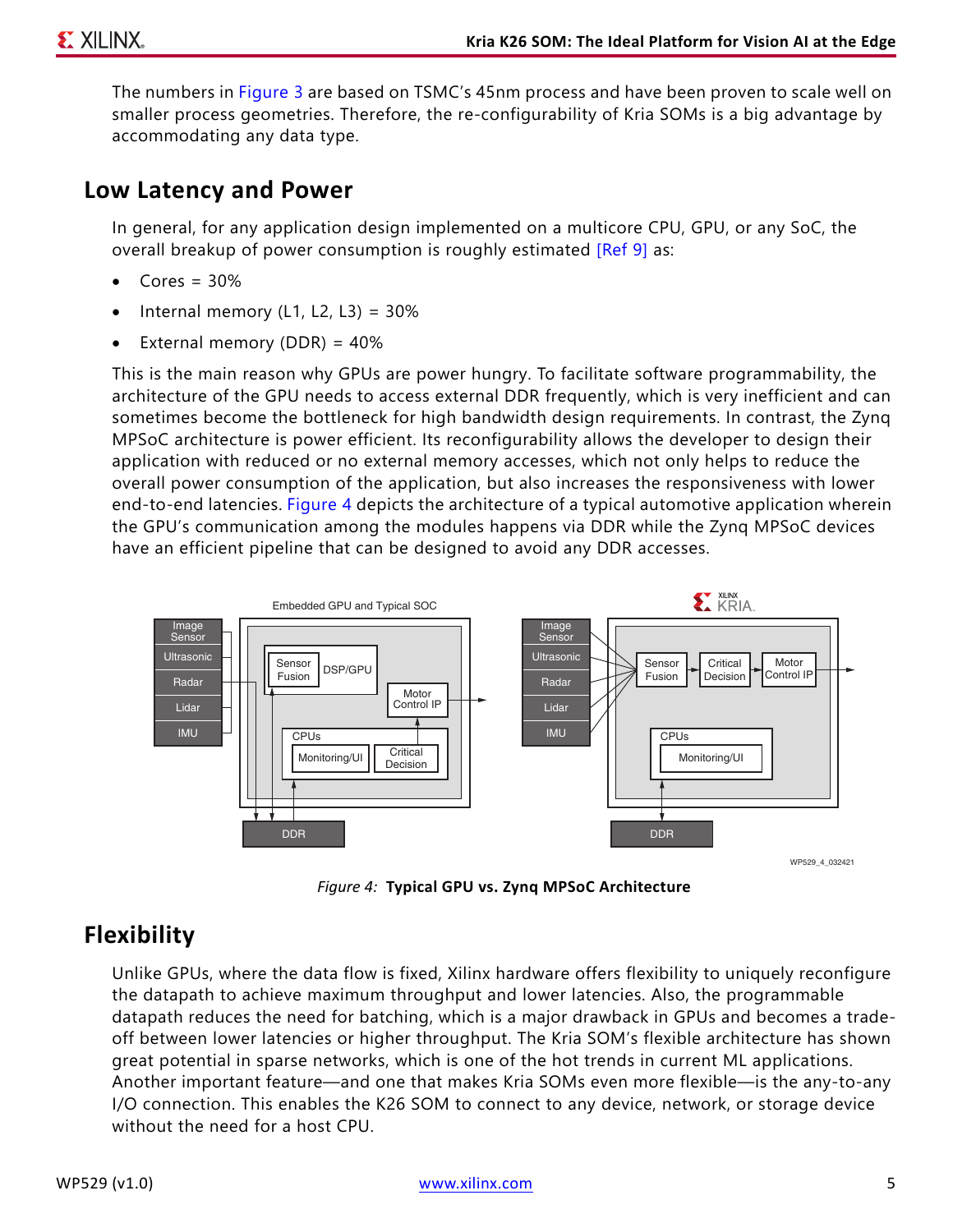# **Feature Comparison**

[Table 1](#page-5-0) shows a feature comparison of the Kria K26 SOM versus Nvidia Jetson Nano and Nvidia Jetson TX2.

<span id="page-5-0"></span>*Table 1:* **K26 SOM vs. Nvidia Jetson Features Comparison**

| No. | Feature                        | Xilinx's K26 SOM                                                                                                                          | Nyidia Jetson Nano <sup>(1)</sup>                                                | Nvidia Jetson TX2 <sup>(1)</sup>                                                        |  |
|-----|--------------------------------|-------------------------------------------------------------------------------------------------------------------------------------------|----------------------------------------------------------------------------------|-----------------------------------------------------------------------------------------|--|
| 1   | <b>Application Processor</b>   | Quad-core Arm®<br>Cortex®-A53 MPCore™<br>up to 1.5GHz                                                                                     | Quad-Core Arm<br>Cortex-A57                                                      | Dual-Core Nvidia Denver<br>2 64-Bit CPU and<br>Quad-Core Arm                            |  |
|     | Real-time Processors           | Dual-core Arm<br>Cortex-R5F MPCore<br>up to 600MHz                                                                                        | MPCore processor                                                                 | Cortex-A57 MPCore<br>processor                                                          |  |
| 2   | <b>GPU</b>                     | Mali <sup>™</sup> -400 MP2<br>up to 667MHz<br>(primarily used for<br>graphics rendering)                                                  | 128-core Nvidia Maxwell<br><b>GPU</b>                                            |                                                                                         |  |
| 3   | Machine Learning<br>Throughput | $1.36$ TOPS $(2)$                                                                                                                         | 472GFLOPs (FP16)                                                                 | 1.33TFLOPs (FP16)<br>1.26TFLOPs for TX2i                                                |  |
| 4   | Camera Interfaces              | MIPI:<br>Up to 44 DPHY2.0 lanes,<br>Up to 11 Cameras,<br>Max BW 10Gb/s BW per<br>interface,<br>Up to 16 virtual channels<br>per interface | 12 DPHY1.1 x 4 lanes<br>Up to 4 Cameras<br>Max BW 6Gb/s per<br>interface         | 12 DPHY 1.1 lanes<br>Up to 6 cameras<br>Max BW 6Gb/s per<br>camera                      |  |
|     |                                | SLVS, LVDS:<br>11 x4 SLVS or LVDS<br>cameras interfaces                                                                                   | <b>NA</b>                                                                        | <b>NA</b>                                                                               |  |
|     |                                | SLVS-EC:<br>4 lane, 5Gb/s /lane                                                                                                           | ΝA                                                                               | <b>NA</b>                                                                               |  |
|     |                                | $DP1.2 \times 2$ lane                                                                                                                     | 2x HDMI 2.0,<br>DP 1.2,<br>eDP 1.2,<br>2x MIPI DSI x2 lanes<br>$(1.5Gb/s$ /lane) | 2x HDMI 2.0,<br>DP 1.2,<br>eDP 1.2,<br>2x MIPI DSI                                      |  |
| 5   | Display Interface              | Additional HDMI 2.0<br>$(GTs)$ ,<br>DisplayPort 1.4 (GTs) with<br>Soft IPs,<br>MIPI DSI x4 lane<br>(2.5Gb/s /lane) w/ Soft<br><b>IPs</b>  | <b>NA</b>                                                                        | <b>NA</b>                                                                               |  |
| 6   | Video Encode<br>H.264/H.265    | Up to 32 simultaneous<br>streams,<br>Max resolution 4K<br>@60FPS<br>Color format:<br>422 8/10 bpc and 420<br>8/10bpc                      | Up to 9 streams;<br>Max resolution 4K<br>@30 FPS 420 8bpc                        | Up to 8 streams H.265,<br>14 streams of H.264,<br>Max resolution 4K<br>@60FPS 420 8bpc  |  |
| 7   | Video Decode<br>H.264/H.265    | Up to 32 simultaneous<br>streams,<br>Max resolution 4K<br>@60FPS<br>Color format: 422<br>8/10bpc and 420 8/10bpc                          | Up to 9 streams;<br>Max resolution 4K<br>@60 FPS 420 8bpc                        | Up to 32 streams H.265,<br>16 streams of H.264,<br>Max resolution 4K<br>@60FPS 420 8bpc |  |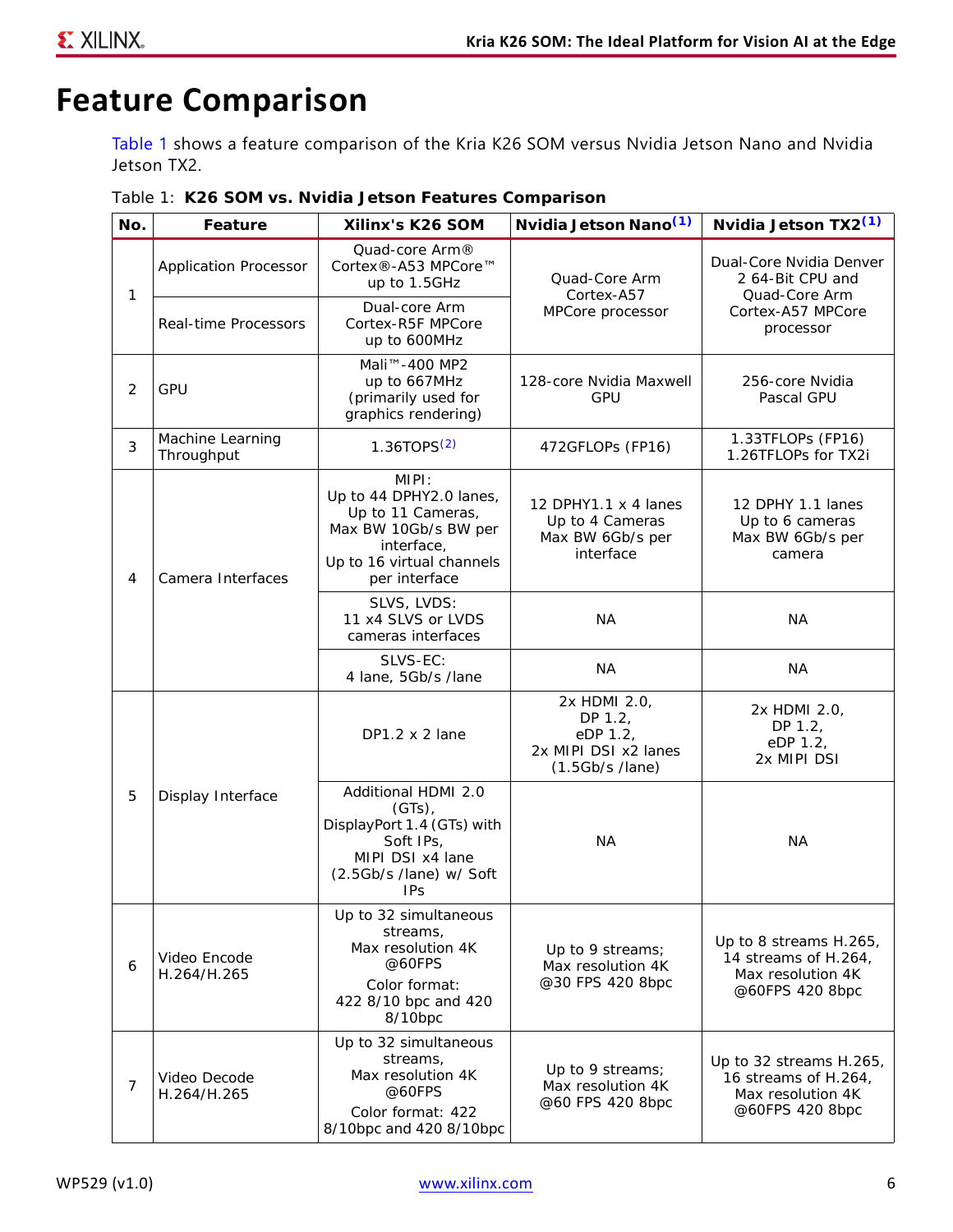|  |  | Table 1: K26 SOM vs. Nvidia Jetson Features Comparison (Cont'd) |  |  |  |
|--|--|-----------------------------------------------------------------|--|--|--|
|--|--|-----------------------------------------------------------------|--|--|--|

| No. | Feature                                                          | Xilinx's K26 SOM                                                                                                                                                                    | Nvidia Jetson Nano <sup>(1)</sup> | Nvidia Jetson TX2 <sup>(1)</sup>                                        |
|-----|------------------------------------------------------------------|-------------------------------------------------------------------------------------------------------------------------------------------------------------------------------------|-----------------------------------|-------------------------------------------------------------------------|
| 8   | Wireless                                                         | GTR M.2/SATA                                                                                                                                                                        | M.2 Key-E site on carrier         | 802.11a/b/g/n/ac 2×2<br>867Mb/s  <br>Bluetooth 4.1<br>BCM4354 on module |
| 9   | Ethernet                                                         | 4x 10/100/1000 Base-T<br>Ethernet<br>Additional Ethernet ports<br>with Soft IP in HP I/Os                                                                                           | 10/100/1000 Base-T<br>Ethernet    | 10/100/1000 Base-T<br>Ethernet                                          |
| 10  | <b>USB</b>                                                       | 2xUSB3.0, 2x USB2.0                                                                                                                                                                 | 4x USB 3.0 +<br>Micro-USB 2.0     | USB 3.0 + USB 2.0                                                       |
| 11  | <b>PCIe®</b>                                                     | PCIe Gen2 x 4<br>PCIe Gen3 x4 in<br>with Soft IP on GTs                                                                                                                             | PCIe Gen2 x4 lanes                | PCIe Gen2 x5 lanes                                                      |
| 12  | High-speed I/O (GTs)<br>Provides Additional<br>Interface Support | 4x GTH transceivers in<br>programmable logic can<br>be configured to support<br>a plethora of high-speed<br>protocols such as SLVS -<br>EC, PCIe Gen 3, HDMI,<br>10GE and many more | NA.                               | <b>NA</b>                                                               |
| 13  | I/O Flexibility                                                  | 69 3.3V I/Os, 116 1.8V<br>I/Os allows users to<br>create highly flexible and<br>configurable I/O<br>interfaces in<br>programmable logic                                             | <b>NA</b>                         | <b>NA</b>                                                               |
| 14  | Programmable Logic                                               | 256K System Logic Cells,<br>1248 DSPs, 26.6Mb on-<br>chip memory allows users<br>to implement custom<br>accelerators for vision<br>and ML functions                                 | <b>NA</b>                         | <b>NA</b>                                                               |
| 15  | <b>DRAM</b>                                                      | 4GB 64-bit DDR4                                                                                                                                                                     | 4GB 64-bit DDR4                   | 8GB 128-bit LPDDR4?                                                     |
| 16  | eMMC                                                             | 16GB                                                                                                                                                                                | 16GB                              | 32GB                                                                    |
| 17  | Flash                                                            | 512MB QSPI                                                                                                                                                                          | NA.                               | NA.                                                                     |
| 18  | Socket Carrier Card<br>Interface                                 | Two 240-pin connectors                                                                                                                                                              | 260-pin edge connector            | 400-pin board-to-board<br>connector                                     |

#### **Notes:**

<span id="page-6-0"></span>1. Source: [https://developer.nvidia.com/embedded/jetson-modules](https://developer.nvidia.com/embedded/jetson-modules )

<span id="page-6-1"></span>2. The Deep learning processor's performance is based on Xilinx DPU configurations B4096 @ 333MHz, which is implemented in the programmable logic.

The K26 SOM is based of Zynq UltraScale+ MPSoC architecture. It includes a 64-bit quad-core Arm® Cortex™-A53 application processor complex with a 32-bit dual-core Arm Cortex-R5F realtime processor and an Arm Mali™-400MP2 3D Graphics Processor. Included on the SOM is 4GB of 64-bit DDR4 memory along with QSPI and eMMC memory. The inherent secure boot capabilities with built-in hardware root-of-trust of the Zynq UltraScale+ architecture is extended via an external TPM2.0 for measured boot and is IEC 62443 capable.

The SOM offers 256K System Logic Cells, 1248DSPs, 26.6Mb of on-chip memory, which provides users with a flexible canvas to implement application-specific designs, maximizing the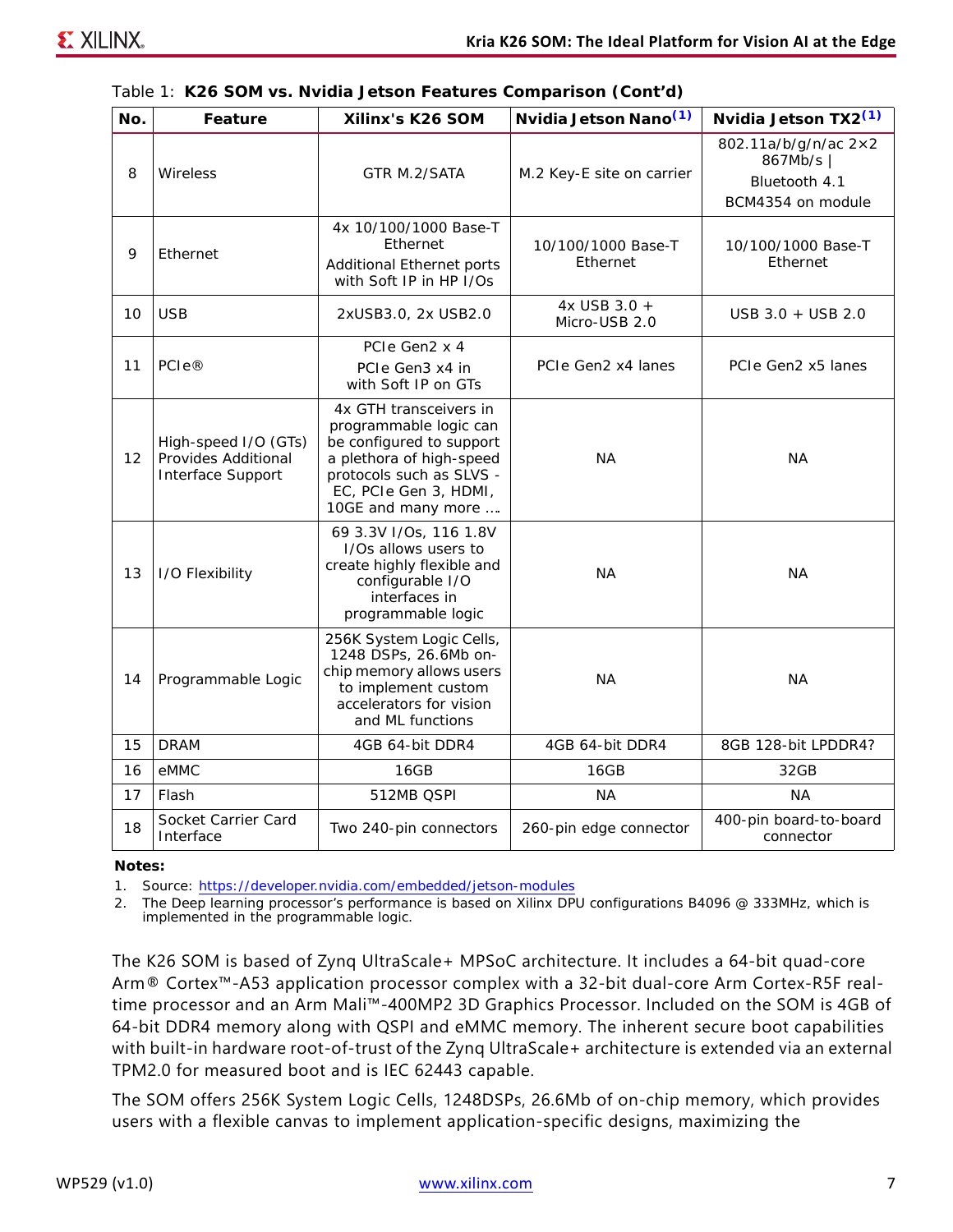performance at optimal power. Users can implement many variations of DPU, up to B4096-sized (1.4TOPs), for machine learning needs, and additional hardware accelerators for vision functions and ML pre- and post-processing in programmable logic. Additionally, the SOM has a built-in video codec for H.264/H.265, which can support up to 32 streams of encode and decode simultaneously as long as the total video pixels does not exceed 3840x2160 at 60FPS. The codecs support high quality 4:2:2 8/10bpc and 4:2:0 8/10 bpc.

One of the key advantages of K26 SOM is its unparalleled I/O flexibility. It has a plentiful amount of 1.8V, 3.3V single-ended, and differential I/Os with a quad of 6Gb/s transceivers and a quad of 12.5Gb/s transceivers. This allows users to support higher numbers of image sensors per SOM and many variations of sensor interfaces such as MIPI, LVDS, SLVS, and SLVS-EC, which are not commonly supported by ASSPs or GPUs. Additionally, users can implement DisplayPort, HDMI, PCIe®, USB2.0/3.0, and much more, including user-defined standards in programmable logic.

The size of the K26 SOM is 77mm x 60mm x 11mm supporting ruggedized applications with future SOMs planning aggressive size reductions. The K26 SOM supports a commercial temperature rating of  $0^{\circ}$ C to +85 $^{\circ}$ C junction temperature as reported by the internal temperature sensor to the application processor, with all other devices on the SOM falling in line accordingly to that single measurement. Similarly, there is support for –40°C to +100°C in the industrial grade version.

Apart from features, it is also important to understand and analyze how the deep learning networks perform on each of the devices. Following is a detailed study, including data that compares similar devices on networks with similar complexity.

## **Comparison of Deep Learning Models**

This white paper includes latency-optimized and throughput-optimized performance numbers published by Nvidia for the Jetson Nano and Jetson TX2 [\[Ref 10\]](#page-15-9) and has measured the performance of equivalent models having similar complexity from Xilinx AI Model Zoo. The performance numbers are captured by executing the models on the KV260 Starter Kit, configured with B3136 DPU and B4096 DPU. All models for the Xilinx platform are quantized at INT8 for better power and bandwidth efficiency. Performance numbers for Nvidia Jetson Nano and Nvidia Jetson TX2 are reported with FP16 precision, as these Nvidia devices do not have lower precision support of INT8 [\[Ref 11\].](#page-15-10) However, both Xilinx and Nvidia performance applications use synthetic data as input and do not include pre- and post-processing time in reporting. See [Table 2](#page-8-0).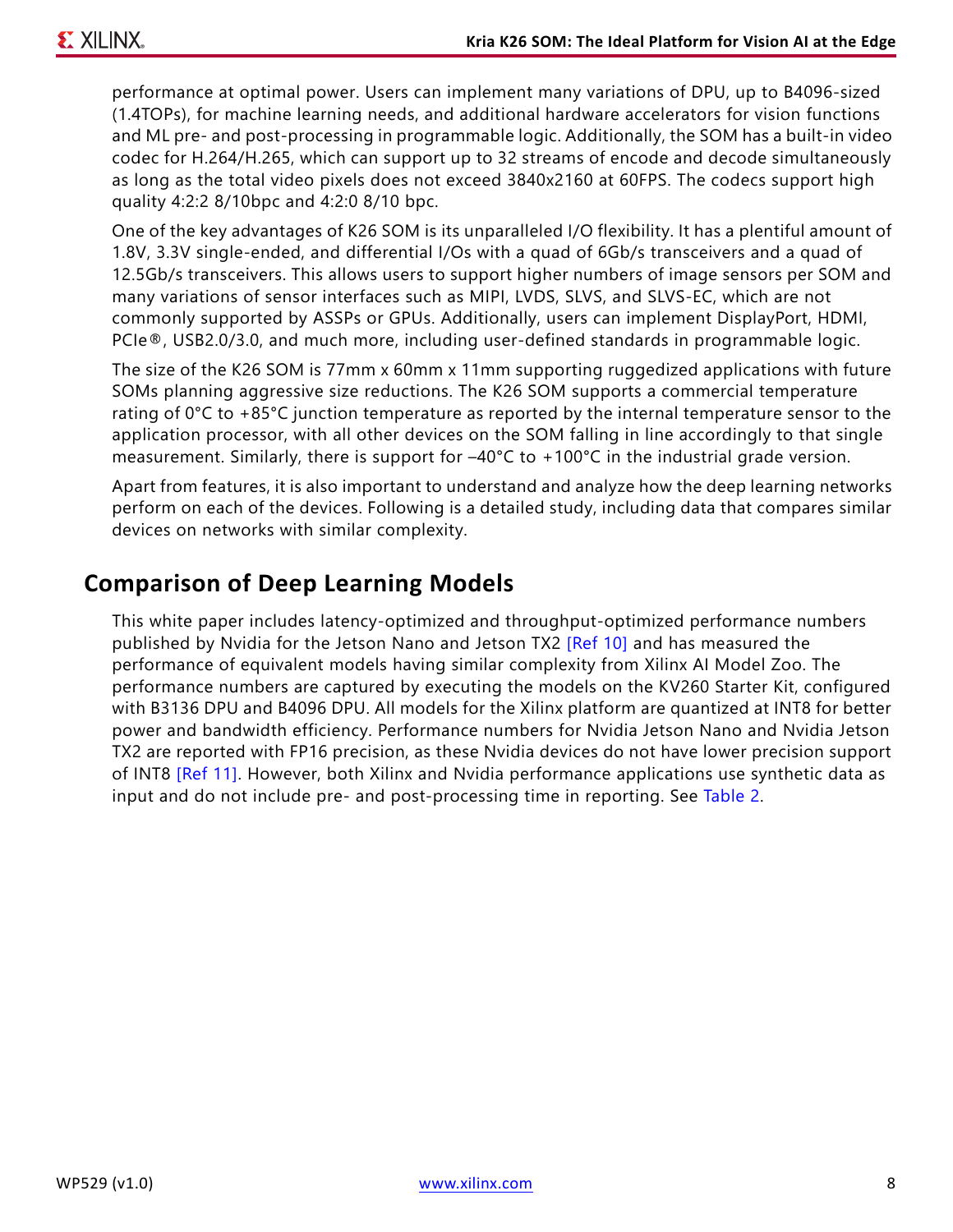| No. | Model                                      | Image       | Xilinx K26<br><b>B3136 DPU</b>            |                                                        | Xilinx K26<br><b>B4096 DPU</b>       |                                         | Nvidia Jetson Nano                   |                                         | Nvidia Jetson TX2              |                                   |
|-----|--------------------------------------------|-------------|-------------------------------------------|--------------------------------------------------------|--------------------------------------|-----------------------------------------|--------------------------------------|-----------------------------------------|--------------------------------|-----------------------------------|
|     |                                            | <b>Size</b> | <b>FPS</b><br>(Latency<br>Optimized $(1)$ | <b>FPS</b><br>(Throughput<br>Optimized) <sup>(2)</sup> | <b>FPS</b><br>(Latency<br>Optimized) | <b>FPS</b><br>(Throughput<br>Optimized) | <b>FPS</b><br>(Latency<br>Optimized) | <b>FPS</b><br>(Throughput<br>Optimized) | FPS.<br>(Latency<br>Optimized) | FPS.<br>(Throughput<br>Optimized) |
|     | Inception<br>V <sub>4</sub>                | 299x299     | 19                                        | 19.1                                                   | 30.3                                 | 30.4                                    | 11                                   | 13                                      | 24                             | 32                                |
| 2   | $VGG-19$                                   | 224x224     | 17.9                                      | 17.9                                                   | 17.4                                 | 17.4                                    | 10                                   | 12                                      | 23                             | 29                                |
| 3   | Tiny Yolo V3                               | 416x416     | 88.2                                      | 92.6                                                   | 148.0                                | 161.3                                   | 48                                   | 49                                      | 107                            | 112                               |
| 4   | ResNet-50                                  | 224x224     | 49                                        | 49.1                                                   | 75.6                                 | 75.9                                    | 37                                   | 47                                      | 84                             | 112                               |
| 5   | <b>SSD</b><br>Mobilenet-<br>V <sub>1</sub> | 300x300     | 129.6                                     | 133.4                                                  | 192.1                                | 200.4                                   | 43                                   | 48                                      | 92                             | 109                               |
| 6   | <b>SSD</b><br>ResNet34                     | 1200x1200   | 1.6                                       | 1.6                                                    | 2.5                                  | 2.5                                     | $\mathbf{I}$                         | 1                                       | 3                              | $\overline{2}$                    |

#### <span id="page-8-0"></span>*Table 2:* **Deep Learning Models Performance Comparison**

#### **Notes:**

<span id="page-8-1"></span>1. Latency optimized on K26 SOM means, executing with 1 thread.

<span id="page-8-2"></span>2. Throughput optimized on K26 SOM means, executing with 2 threads.

3. Contact your local Xilinx sales representative for Xilinx ML performance package information.

<span id="page-8-3"></span>Per the information in [Table 2](#page-8-0), the performance numbers on the K26 SOM of all the models are better than the Nvidia Jetson Nano, and some models, like the SSD Mobilenet-V1, outperform Nvidia with throughput by more than 4X against Jetson Nano and around 2X higher against Jetson TX2. See [Figure 5,](#page-8-3) where significant throughput gain can be easily visualized.



FPS (Latency Optimized)

*Figure 5:* **FPS Measurement (Latency Optimized)**

### **Power Measurement**

It is important for edge devices to produce optimum performance, but at the same time, they must consume less power. In this white paper, the peak power consumed by Nvidia and Xilinx's SOM modules have been measured at the time of executing a particular model from [Table 2](#page-8-0). Also the power measurement of the SSD ResNet34 model is not included because the Jetson benchmark repository does not include this model. [\[Ref 10\]](#page-15-9)

The peak power numbers were captured while executing the comparisons in latency-optimized mode on all the three devices. For Nvidia Jetson Nano and TX2, the readings were taken every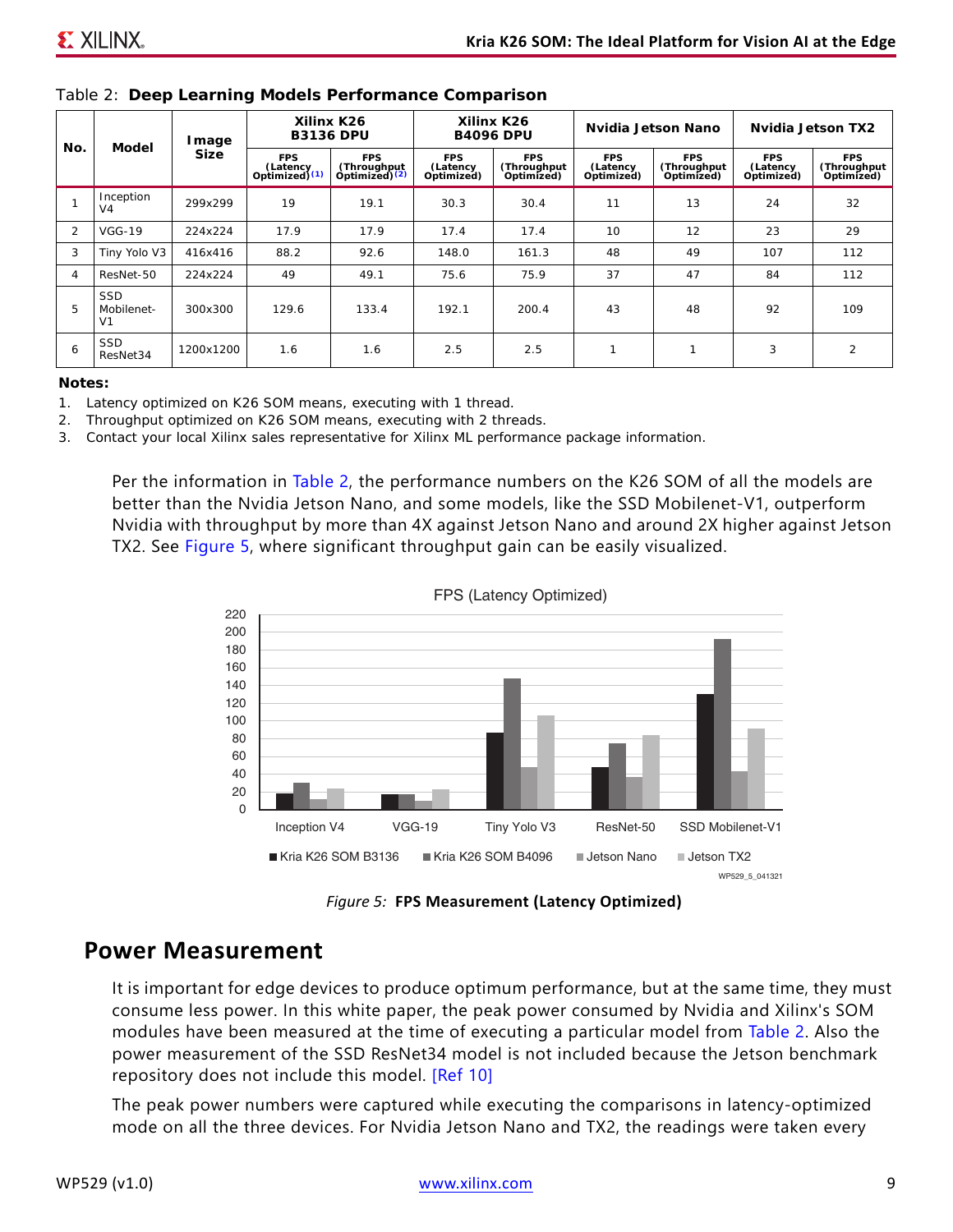30 seconds from the sysfs node of the INA3221x driver and at every 10 seconds from the ina260 adc driver for Xilinx's K26 SOM. See [Table 3.](#page-9-0)

| No. | Model            | Xilinx K26 SOM<br><b>B3136 DPU</b> | Xilinx K26 SOM<br><b>B4096 DPU</b> | Nvidia Jetson<br>Nano | Nvidia Jetson<br>TX <sub>2</sub> |
|-----|------------------|------------------------------------|------------------------------------|-----------------------|----------------------------------|
|     | Inception V4     | 8.09                               | 10.10                              | 7.40                  | 11.20                            |
|     | $VGG-19$         | 8.55                               | 11.28                              | 8.10                  | 13.10                            |
| 3   | Tiny Yolo V3     | 8.26                               | 11.08                              | 7.80                  | 12.30                            |
| 4   | ResNet-50        | 7.47                               | 9.28                               | 7.70                  | 11.70                            |
| 5   | SSD Mobilenet-V1 | 7.67                               | 9.29                               | 7.30                  | 10.80                            |

<span id="page-9-0"></span>

|  |  | Table 3: Peak Power Measurement (In Watts) |  |  |
|--|--|--------------------------------------------|--|--|
|--|--|--------------------------------------------|--|--|

To get a better picture of the power advantage, see [Figure 6,](#page-9-1) which showcases performance per watt. The K26 SOM clearly has 3.5X advantage over Jetson Nano and 2.4X advantage over Jetson TX2.

<span id="page-9-1"></span>



## **Advantages of Pruning**

Xilinx provides an AI Optimization tool to further enhance the performance of various neural networks on the K26 SOM. The comparison data presented in this white paper, so far, is conducted on raw models with no optimization or pruning. Most neural networks are typically overparameterized, and there is a significant level of redundancy that can be optimized. Xilinx's AI Optimizer is an industry-leading model compression technology. The tool can help in reducing the model complexity up to 50X with minimal impact on accuracy.

In this white paper, an example was taken from the case study done by Xilinx Research [\[Ref 12\],](#page-15-11) where a very complex SSD + VGG model having 117 Giga Operations (Gops) was refined over multiple iterations using Xilinx's AI Optimizer tool. [Figure 7](#page-10-0) shows the benefit of pruning the model using the AI Optimizer tool. As a baseline, the model having Operations 117Gops, ran at a max FPS of 18 on a Zynq UltraScale+ MPSoC configured with 2\*B4096 DPU. Over a few iterations of pruning, the data shows there is a significant reduction in complexity, with a corresponding increase in the FPS without any impact on the accuracy (mAP). At the 11th iteration, there is a 10X reduction in the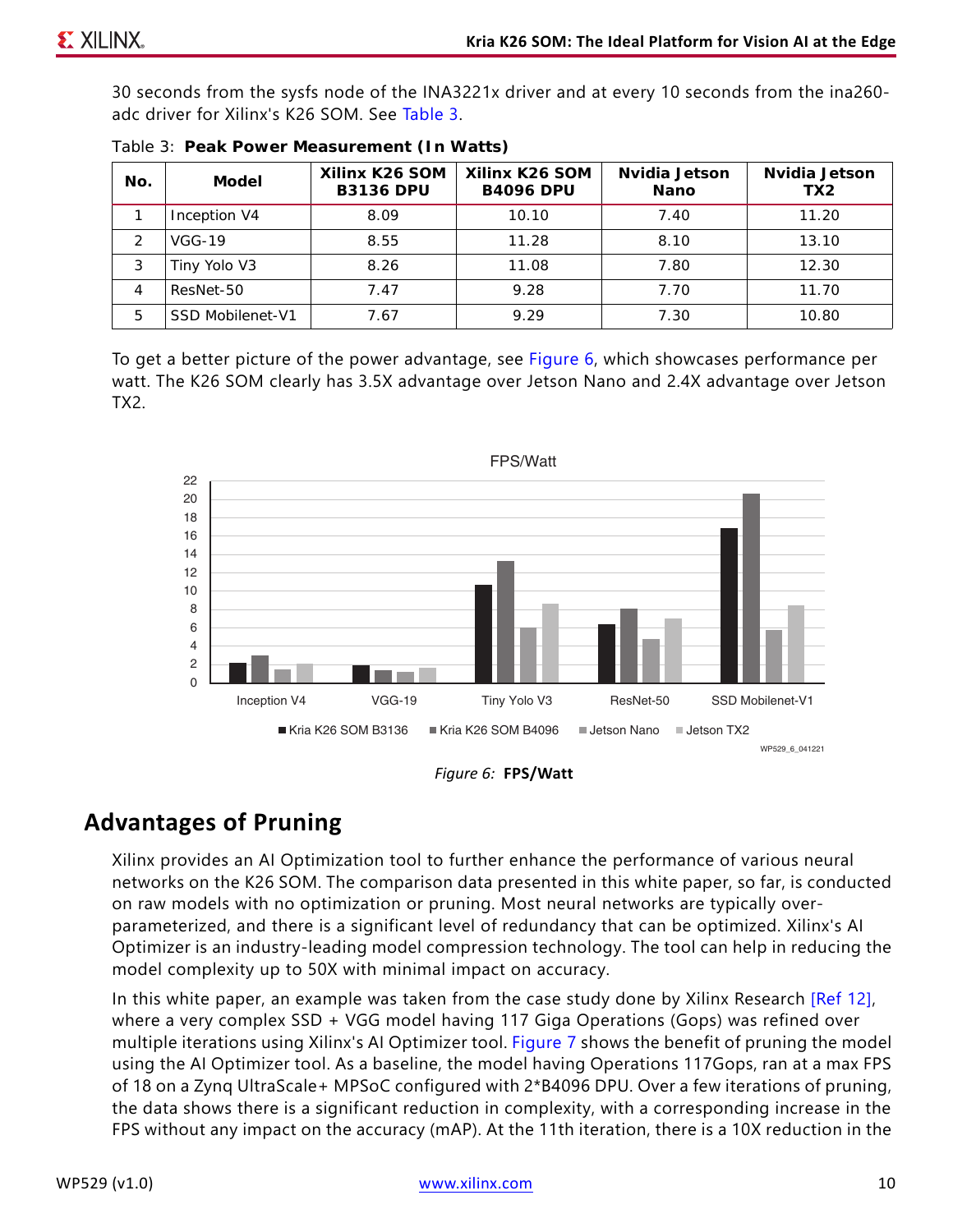complexity, i.e., the complexity dropped from 117Gops to 11.6Gops, and had more than a 5X gain in performance, i.e., an increase from 18FPS to 103FPS, with only 1.1% drop in accuracy, i.e., an increase from 61.55mAP to 60.4mAP.

<span id="page-10-0"></span>

*Figure 7:* **Pruning Results**

To this point, only the raw performance of the Kria K26 SOM vs. GPUs has been examined. It is important to understand how this raw performance translates in real use cases. Real use cases are complex and involve other modules in the pipeline like pre- and post-processing components for any AI-ML application. In such applications, maximum throughput is determined by the least performing component in the pipeline.

The performance comparison in the following section is based on a real use case for both devices.

## **Performance Comparison of a Real World Application**

To analyze a real-world use case, a machine learning based application that accurately detects and recognizes vehicle license plates was chosen. Xilinx has partnered with Uncanny Vision, an industry leader in video analytics solutions for smart cities, with the goal to provide a world-class auto number plate (license plate) recognition (ANPR) solution to the market. The application is being adopted widely across many cities in the world as part of the smart city buildout. Key applications of ANPR include automated toll management, highway monitoring, parking access, and secure gate access. The ANPR application is an AI-based pipeline that includes video decode, image preprocessing, machine learning (detection), and OCR character recognition. See [Figure 8.](#page-10-1)

<span id="page-10-1"></span>

*Figure 8:* **Processing Blocks of ALPR Application**

ANPR AI box applications typically ingest one to many H.264 or H.265 encoded RTSP streams from off-the-shelf IP cameras and are decoded (uncompressed). The decoded video frames are preprocessed (typically scaled, cropped, color space converted, and normalized) prior to ingress to the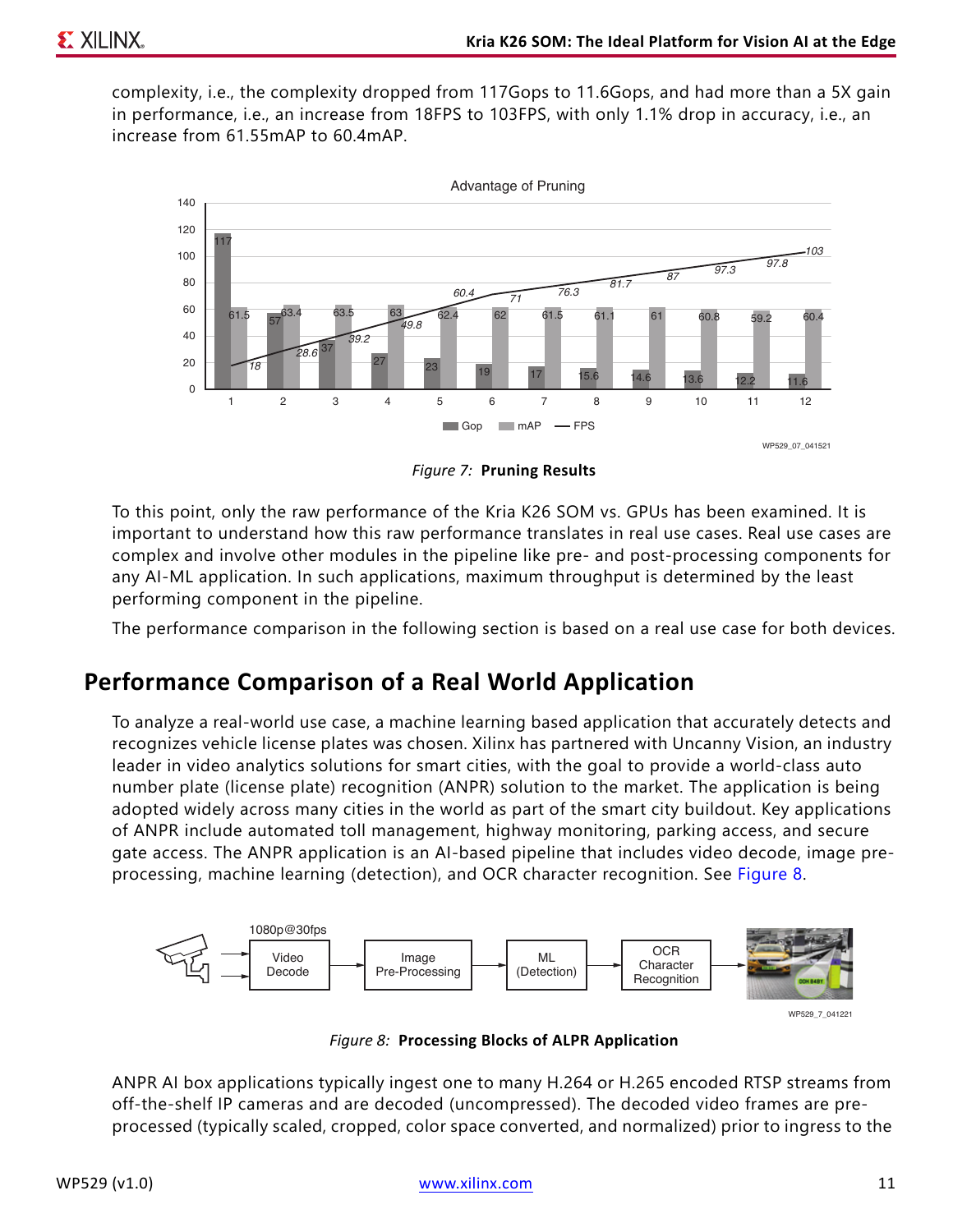machine learning algorithm. In the case of high-performance commercial ANPR implementations, a multi-stage AI pipeline is typically required. It is the role of the first network to detect and localize a vehicle in the frame. This is coupled with additional algorithms that serve to track the vehicle trajectory across multiple frames, as well as algorithms to optimize image quality for OCR by selecting the ideal frame exposure. The vehicle ROI is typically cropped and scaled, and then fed to a secondary detection network that localizes the number plate. The pixels associated with the number plate ROI are cropped and scaled, and finally ingested by the last neural network that implements the OCR prediction. The meta-data predictions from this final stage are the alphanumeric characters embossed and painted, or otherwise visible on the number plate. For purposes of comparison, Uncanny Vision's ANPR application, which had been deployed commercially on GPUs and CPUs, was optimized for deployment on the Kria KV260 Vision AI Starter Kit. The result was that Uncanny Vision's algorithm, deployed on the Kria SOM, broke the \$100 perstream barrier, while achieving greater than 2–3X the performance of the commercially available, competing SOMs historically leveraged by Uncanny Vision. While no specific effort was made by Xilinx to benchmark Uncanny Vision's algorithms on Nvidia SOMs, [Table 4](#page-11-3) illustrates the performance of Uncanny Vision's industry-leading ANPR algorithm, deployed on the Kria SOM, side-by-side with public data published for "License Plate Recognition," built on Nvidia's Deepstream-SDK [\[Ref 13\]](#page-15-12).

| <b>Hardware</b><br>(Module)                               | Nvidia Jetson<br>Nano | Nvidia Jetson<br><b>TX2 4GB</b> | Nvidia Jetson<br>TX2 NX                     | Xilinx Kria<br>K <sub>26</sub> C SOM |
|-----------------------------------------------------------|-----------------------|---------------------------------|---------------------------------------------|--------------------------------------|
| Price                                                     | \$129                 | \$299                           | \$199                                       | \$250                                |
| Fps                                                       | $8^{(1)}$             | $23^{(1)}$                      | Not available.<br>expected to be $\leq$ TX2 | 33                                   |
| Number of<br>streams<br>(assuming<br>10fps per<br>stream) | ~1                    | 2                               | Not available.<br>expected to be $\leq$ TX2 | 3                                    |
| \$/streams                                                | \$129                 | \$150                           | \$100                                       | \$83                                 |
| Max Power<br>(SOM only)                                   | $10W^{(2)}$           | $15W^{(2)}$                     | Not available,<br>expected to be $\leq$ TX2 | $15W^{(3)}$                          |
| Watts/stream                                              | 10                    | 7.5                             | 7.5                                         | 5                                    |

<span id="page-11-3"></span>

|  |  |  | Table 4: Performance Comparison of ANPR Application |
|--|--|--|-----------------------------------------------------|
|--|--|--|-----------------------------------------------------|

#### **Notes:**

<span id="page-11-0"></span>1. Source: https://developer.nvidia.com/deepstream-sdk

<span id="page-11-1"></span>2. Power numbers for Nvidia are maximum power ratings for the SOM.

Source: https://developer.nvidia.com/embedded/jetson-modules

<span id="page-11-2"></span>3. Maximum power rating for K26 SOM only.

The data shows that Uncanny Vision's ANPR pipeline, optimized for the KV260 Starter Kit, achieves throughput greater than 33fps, which is significantly higher than Nvidia benchmarks of 8fps for Jetson Nano and 23fps for Jetson TX2. This unprecedented level of performance provides ANPR integrators and OEMs with greater flexibility in buildouts than the competition. Each additional AI box that is installed has a direct impact on installation costs, not the least of which is the associated cost of wiring and conduit. Depending on the specifics of the installation, designers can trade-off higher frame rates for the processing of a higher number of streams per box. Parking lot installations (i.e., stop-and-go, boom-barrier, free-flow) can typically be supported by inference and capture frame rates of 10fps while reliably capturing number plate metadata. This allows designers to aggregate multiple camera streams into a single box, often reducing the overall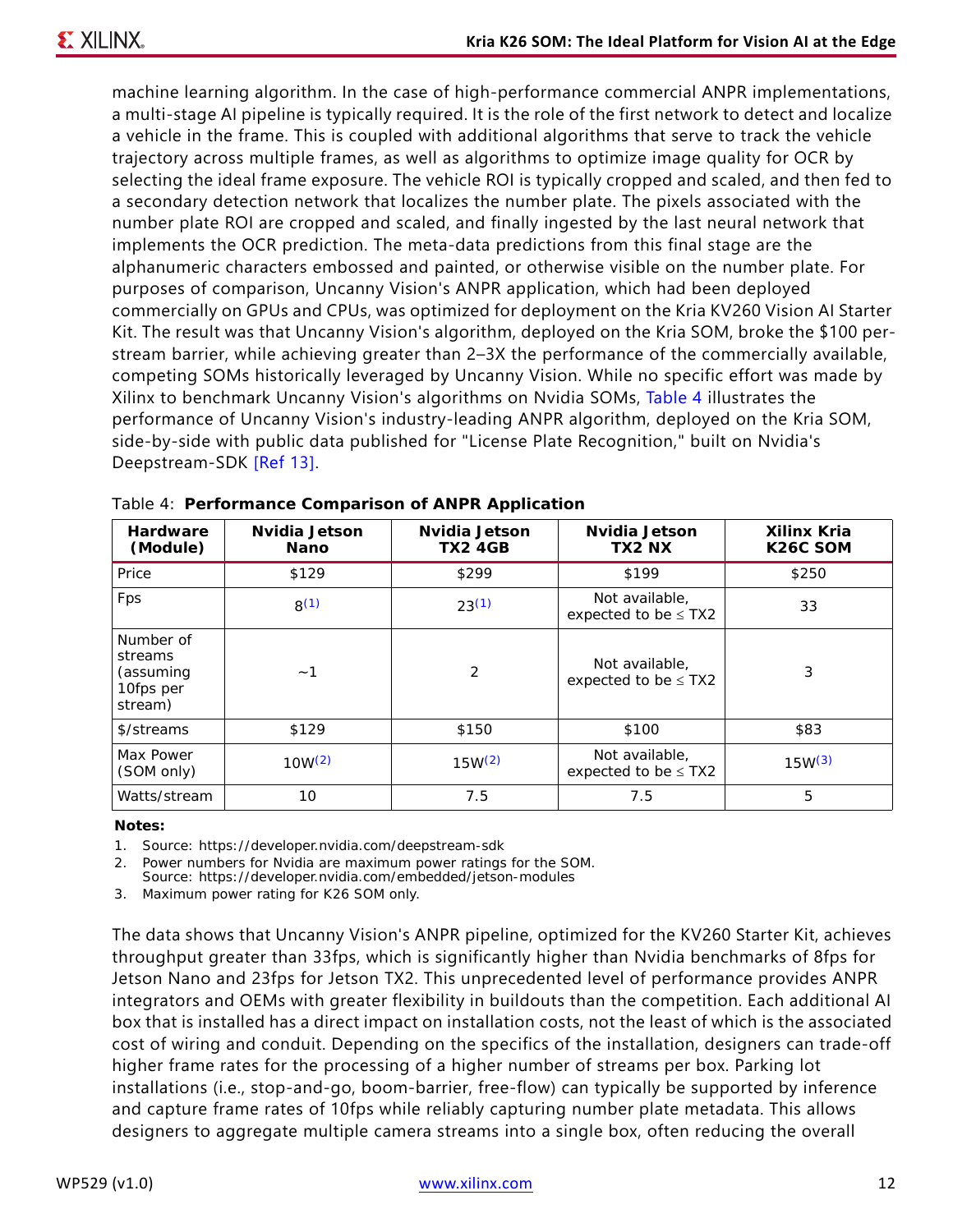CAPEX and OPEX per gate. In high-speed applications, such as highway toll and law-enforcement, higher frame rates ensure reliable detection and recognition for vehicles operating at high speeds. At 33fps, the K26 SOM supports more robust recognition and evidence collection than comparable, competing solutions available in the market today.

Most ANPR systems are required to operate in environmentally harsh conditions with high reliability. The I-grade version of the K26 SOM is built for rugged environments, supporting an operating temperature of –40°C to 100°C and an industry-leading three-year warranty. The result is that the total cost of ownership for ANPR systems based on the K26I SOM is significantly lower than what was previously available on the market.

Uncanny Vision's ANPR application illustrates that not only does the K26 SOM perform extremely well in standard performance comparisons, but also that it is more efficient in providing developers with access to the raw performance necessary to accelerate the entire AI and vision pipeline. By contrast, competing solutions tend to offer low levels of efficiency, outside of the realm of standard benchmarks, with much higher power consumption.

## **Ease-of-Use**

Xilinx has put considerable effort into ease-of-use by developing various tools, libraries, frameworks, and reference examples mentioned below, which have made application development very easy for software developers on the Xilinx platform.

### *Vitis AI Development Kit*

The Vitis™ AI development environment consists of the Vitis AI development kit for AI inference on Xilinx hardware platforms, and supports Xilinx SoCs, Alveo™ accelerator cards, and now, Kria SOMs. It consists of optimized tools, libraries, and pre-trained models that provide the developer with a stepping-stone to custom model deployment. It is designed with high efficiency and ease-of-use in mind, unleashing the full potential of AI acceleration on Xilinx devices. The Vitis AI development environment makes it simple for users without FPGA knowledge to deploy deep-learning models on the Kria SOM, abstracting away the intricacies of the underlying silicon devices See the Vitis AI User Guide [\[Ref 14\].](#page-15-13)

Furthermore, Vitis AI integration with the Apache open-source TVM project [\[Ref 15\]](#page-15-14) expands the possibilities for model deployment on Xilinx platforms. TVM provides diverse, up-to-date, and extensible machine learning framework support, leveraging contributions from the open-source community as well as a variety of large commercial users. TVM automates graph segmentation and compilation, ensuring that almost any network operator from any framework can be deployed, even if that operator is not natively supported by the Vitis AI development environment. Virtually, any operator can be compiled to x86 and Arm® targets in the TVM environment. The implication is that developers can quickly deploy their models, accelerating Vitis-AI development environment supported sub-graphs on the Xilinx DPU, while the remainder of the graph is deployed on the CPU [\[Ref 16\].](#page-15-15)

### *PetaLinux SDK*

PetaLinux is an embedded Linux Software Development Kit (SDK) targeting Xilinx SoCs. Based on Yocto, PetaLinux is a Xilinx development tool that provides everything necessary to build, develop, test, and deploy embedded Linux systems.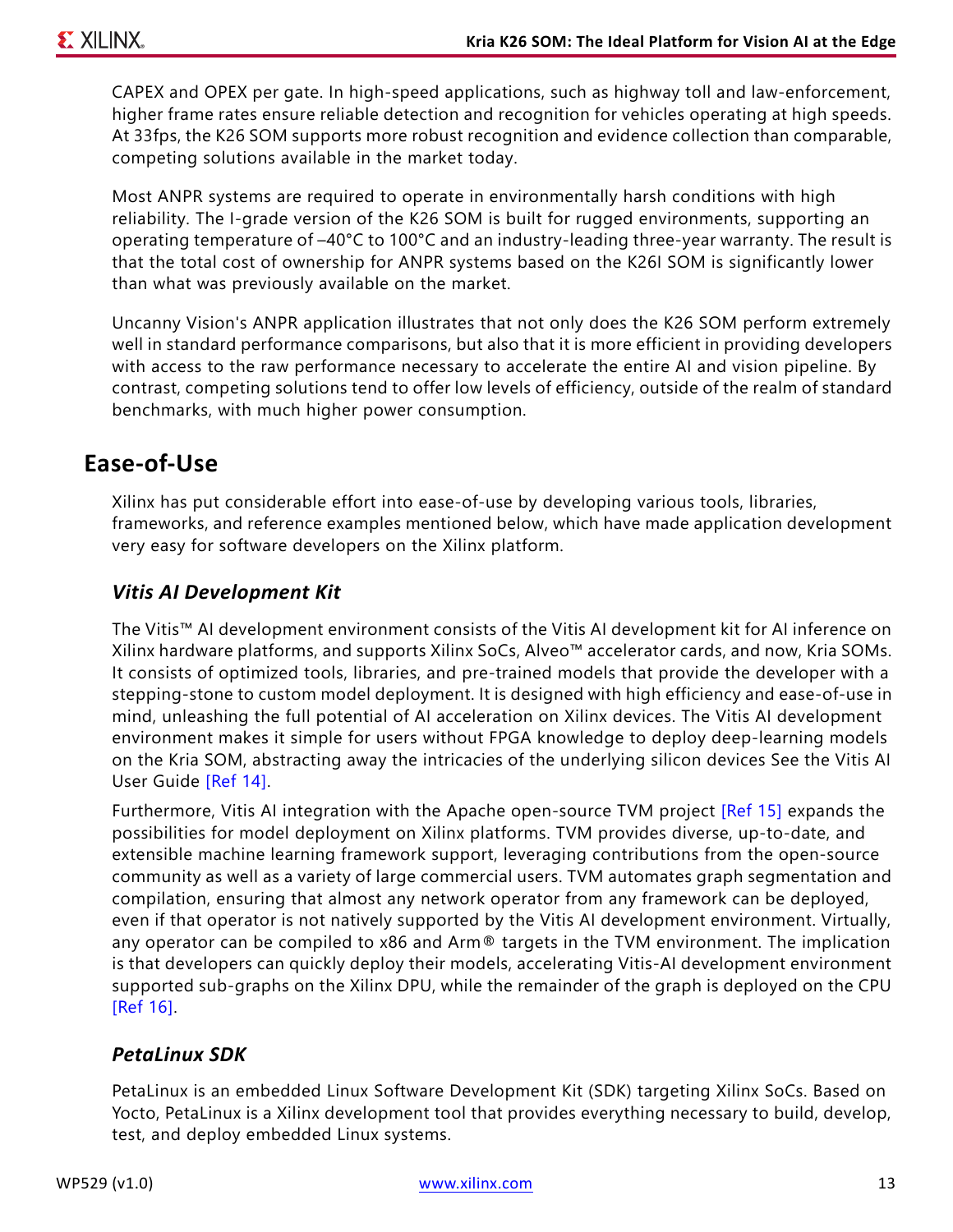The PetaLinux tool contains:

- Yocto Extensible SDK (eSDK)
- XSCT (Xilinx Software Command-Line Tool) and toolchains
- PetaLinux CLI tools

### *Vitis Vision Libraries*

Vitis Vision Libraries enable the user to develop and deploy accelerated computer vision and image processing applications on Xilinx platforms, while working at an application level. These opensource library functions offer a familiar interface, based on OpenCV, but have been optimized for high performance and low resource utilization on Xilinx platforms. They also offer flexibility to meet the adaptable throughput requirements of the user's vision systems. [Table 5](#page-13-0) lists some of the major functions that have been pre-accelerated on Xilinx platforms. For an exhaustive list, please visit the Vitis libraries landing page on Xilinx.com [\[Ref 17\].](#page-15-16)

| <b>Basic Functionally</b>  | <b>ISP</b>            | Morphology                | <b>ML</b>                       |
|----------------------------|-----------------------|---------------------------|---------------------------------|
| absolute difference        | 2dnr-nlm              | dilate (max)              | normalization                   |
| accumulate                 | 3dlut                 | distanceTransform         | standardization                 |
| arithmetic addition        | 3a                    | erode (min)               | <b>Edge Detector</b>            |
| arithmetic subtraction     | ccm                   | houghlines                | canny                           |
| bitwise: AND, OR, XOR, NOT | crop                  | standard deviation        | difference of gaussian (DOG)    |
| bounding box               | cvt                   | Thresholding              | laplacian                       |
| color convert              | demosaic-cfa-mono     | binary threshold          | scharr                          |
| crop                       | demosaic-hlqi         | binary inverse threshold  | connected components analysis   |
| custom convolution         | dpc-single            | color threshold           | sobel                           |
| duplicate image            | gamma correction      | to zero threshold         | Tracking                        |
| histogram                  | gain control          | to zero inverse threshold | Lucas-Kanade dense optical flow |
| magnitude                  | gtm                   | truncate threshold        | extended Kalman filter          |
| paint mask                 | hdr-decompanding      | GeoTransform              | Kalman filter                   |
| pixel-wise multiplication  | hdr-multi-expo-fusion | affine                    | mean shift                      |
| lookup table               | hist_equalize         | flip                      | <b>Misc</b>                     |
| zero                       | <b>Isc</b>            | perspective               | stereobm                        |
| Smooth                     | Itm-clahe             | pyrdown                   | stereorectify                   |
| bilateral                  | ob                    | pyrup                     | stereosgbm                      |
| box (mean)                 | quantize-dither       | remap                     | feature matcher                 |
| gaussian                   | resize-area           | resize                    | feature detector                |
| median                     | resize-bilinear       | rotate                    | feature descriptor              |
| mode                       | resize-nn             | translation               |                                 |

<span id="page-13-0"></span>*Table 5:* **Accelerated Functions on Xilinx Platforms**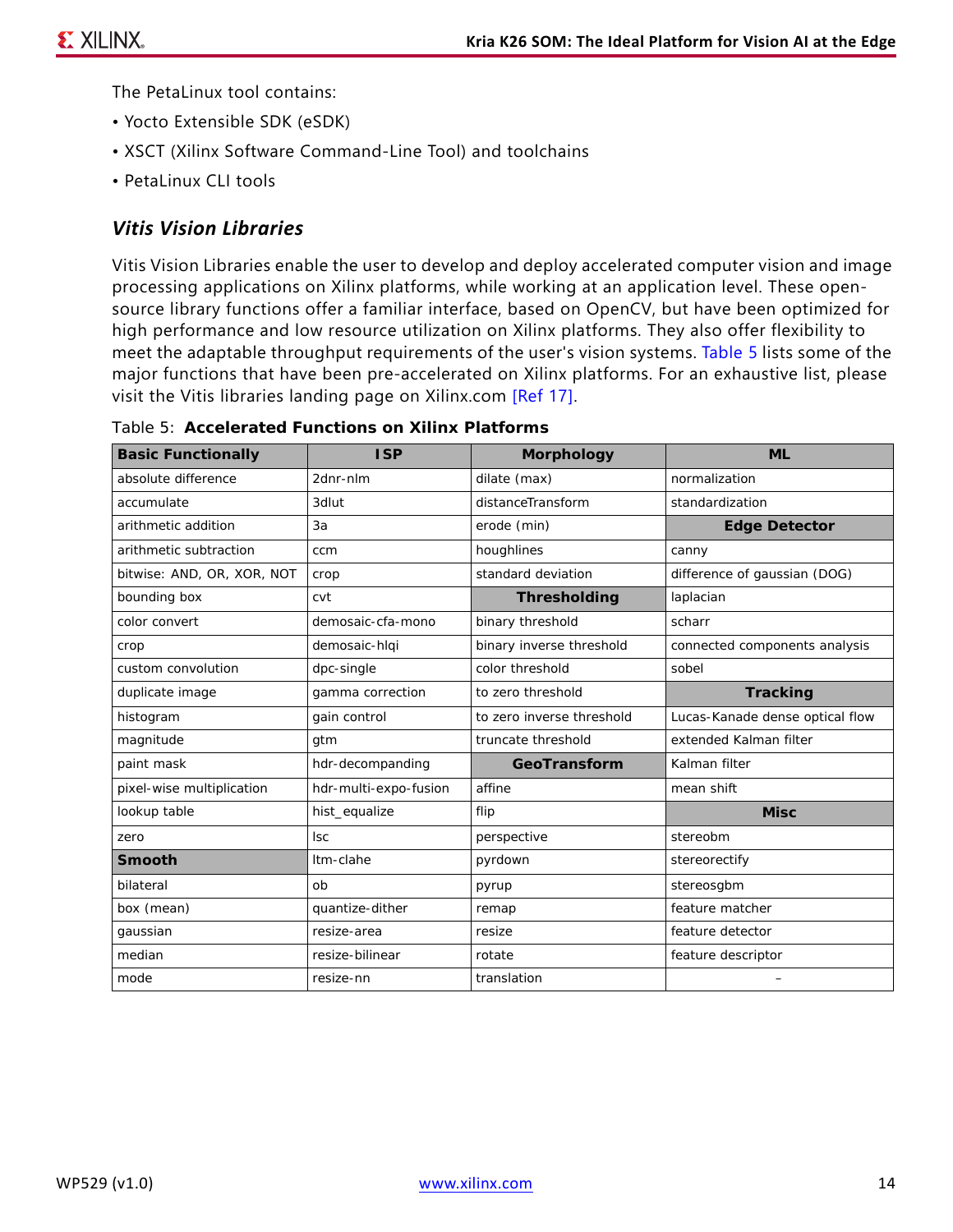### *Video Analytics SDK*

The Video Analytics SDK is an application framework that is built on the open-source and widely adopted GStreamer framework. This SDK is designed to support seamless development across all Xilinx platforms, including Xilinx FPGAs, SoCs, Alveo cards, and of course, Kria SOMs. With this SDK, developers can assemble vision and video analytics pipelines without the necessity of possessing deep knowledge of the underlying complexities of an FPGA. In addition, this SDK provides APIs that enable users to quickly develop efficient, custom, acceleration kernels for integration into the SDK framework in the form of GStreamer plug-ins. Custom acceleration pipelines, with or without custom acceleration kernels, can be easily assembled with minimal effort by a typical embedded developer.

### *Accelerated Applications*

Accelerated applications are a foundational building block of the Kria SOM offering. These applications are complete, production-enabling, end-to-end solutions that are specifically targeted to support popular vision use cases. Xilinx accelerated applications include a preoptimized vision pipeline accelerator in the programmable logic region that developers can use asis, or further optimize to meet application specific requirements. A robust software stack enables users to easily customize and enhance the functionality of the solution by modifying only the firmware or swapping AI models. Furthermore, via the new Kria Xilinx App Store, developers can explore, evaluate, or purchase industry-leading applications from domain specialists such as Uncanny Vision.

## **Conclusion**

This white paper started with a detailed feature comparison of Xilinx's newest Kria K26 SOM against Nvidia Jetson Nano and Nvidia Jetson TX2. Then the performance was compared on a few of the industry's leading models like Tiny Yolo V3, SSD\_Mobilenet\_V1, ResNet50, etc., on the K26 SOM with two DPU configurations, i.e., B3136 and 4096 DPU.

The results were compared with published benchmarking numbers on Nvidia's website. The results found that the K26 SOM outperforms both Jetson Nano and Jetson TX2 devices. Not only did the Kria SOM achieve a massive throughput gain, i.e., greater than 4X over Jetson Nano, but it also had a significant advantage in performance/watt, i.e., more than 2X over Jetson TX2.

The analysis was further expanded to compare the performance of a real application, which automatically detects and recognizes the license plates on vehicles. The K26 SOM works very well for real applications and delivers a significant performance advantage. The underlying hardware in the K26 SOM is adaptable and helps in accelerating complete applications with lower latencies and lower power consumption. For ANPR applications, the K26 SOM performs 4X better than Jetson Nano, and with higher throughput, customers can accommodate more streams per device, resulting in a lower total cost of ownership. With advantages like higher throughput, lower latencies and power consumption, while being flexible and scalable for future needs, the Kria K26 SOM is a perfect choice for Vision AI based applications on edge devices.

Adaptive acceleration starts here: <https://www.xilinx.com/kria>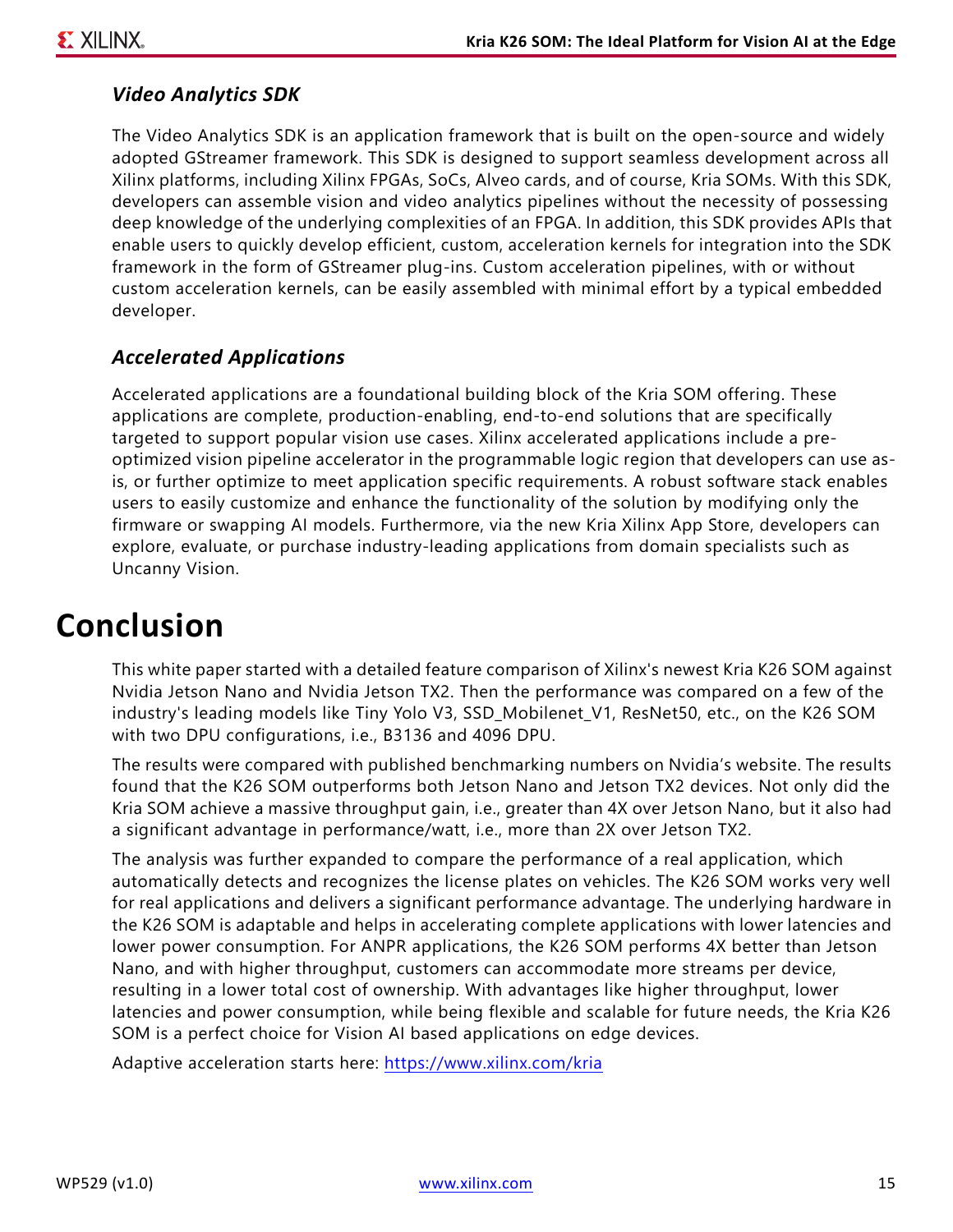# **References**

- <span id="page-15-0"></span>1. Krizhevsky, Alex, 2012, "ImageNet Classification with Deep Convolutional Neural Networks," <https://papers.nips.cc/paper/2012/file/c399862d3b9d6b76c8436e924a68c45b-Paper.pdf>
- <span id="page-15-1"></span>2. Ke, Haiming, 2015, "Deep Residual Learning for Image Recognition," <https://arxiv.org/pdf/1512.03385.pdf>
- <span id="page-15-2"></span>3. Dialani, Priya, 2019, "Computer Vision: The future of artificial intelligence," <https://www.analyticsinsight.net/computer-vision-the-future-of-artificial-intelligence/>
- <span id="page-15-3"></span>4. Howard, Andrew, 2017, "MobileNets: Efficient Convolutional Neural Networks for Mobile Vision Applications," <https://arxiv.org/pdf/1704.04861.pdf>
- <span id="page-15-6"></span>5. Yao, Song et al., Hotchips Symposium 2018, Session 8, "The Evolution of Accelerators upon Deep Learning Algorithms,"<https://www.youtube.com/watch?v=zbtZ-rALqF4>
- <span id="page-15-4"></span>6. Xilinx White Paper, WP528, "Achieving Embedded Design Simplicity with Kria SOMs," [https://www.xilinx.com/products/som/achieving-embedded-design-simplicity-with-kria](https://www.xilinx.com/products/som/achieving-embedded-design-simplicity-with-kria-soms.html)[soms.html](https://www.xilinx.com/products/som/achieving-embedded-design-simplicity-with-kria-soms.html)
- <span id="page-15-5"></span>7. Xilinx User Guide, UG1089, Kria KV260 Vision AI Starter Kit User Guide: <https://www.xilinx.com/cgi-bin/rdoc?t=som-doc;v=latest;d=ug1089-kv260-starter-kit.pdf>
- <span id="page-15-7"></span>8. Nvidia Website:<https://developer.nvidia.com/EMBEDDED/Jetson-modules>
- <span id="page-15-8"></span>9. Horowitz, Mark, ISSCC Presentation, 2014: "Computing's Energy Problem and What We Can Do About It," <https://vimeo.com/99757212>
- <span id="page-15-9"></span>10. Nvidia Website:<https://developer.nvidia.com/embedded/jetson-benchmarks>
- <span id="page-15-10"></span>11. Nvidia Website: [https://forums.developer.nvidia.com/t/how-to-use-int8-inference-with](https://forums.developer.nvidia.com/t/how-to-use-int8-inference-with-jetsontx2-tensorrt-2-1-2/54890)[jetsontx2-tensorrt-2-1-2/54890](https://forums.developer.nvidia.com/t/how-to-use-int8-inference-with-jetsontx2-tensorrt-2-1-2/54890)
- <span id="page-15-11"></span>12. Clark, Alvin, "Xilinx Machine Learning Strategies For Edge", 2018. [https://www.xilinx.com/publications/events/machine-learning](https://www.xilinx.com/publications/events/machine-learning-live/sandiego/xilinx_machine_learning_strategies_for_edge.pdf)live/sandiego/xilinx\_machine\_learning\_strategies\_for\_edge.pdf
- <span id="page-15-12"></span>13. Nvidia Website: "License Plate Recognition" by Nvidia's Deepstream-SDK: <https://developer.nvidia.com/deepstream-sdk>
- <span id="page-15-13"></span>14. Xilinx User Guide, UG1414 Vitis AI User Guide: [https://www.xilinx.com/cgi](https://www.xilinx.com/cgi-bin/docs/rdoc?t=vitis_ai;v=1.3;d=ug1414-vitis-ai.pdf)[bin/docs/rdoc?t=vitis\\_ai;v=1.3;d=ug1414-vitis-ai.pdf](https://www.xilinx.com/cgi-bin/docs/rdoc?t=vitis_ai;v=1.3;d=ug1414-vitis-ai.pdf)
- <span id="page-15-14"></span>15. Apache TVM website, <https://tvm.apache.org/>
- <span id="page-15-15"></span>16. Xilinx TVM webinar, https://event.on24.com/eventRegistration/EventLobbyServlet?target=reg20.jsp&partnerref=E [DM1&eventid=2746831&sessionid=1&key=597DBD491AEF87E1AB3FBAA582A3EAEE&regTag](https://event.on24.com/eventRegistration/EventLobbyServlet?target=reg20.jsp&partnerref=EDM1&eventid=2746831&sessionid=1&key=597DBD491AEF87E1AB3FBAA582A3EAEE®Tag=&sourcepage=register) =&sourcepage=register
- <span id="page-15-16"></span>17. Xilinx Website: [https://www.xilinx.com/products/design-tools/vitis/vitis-libraries/vitis](https://www.xilinx.com/products/design-tools/vitis/vitis-libraries/vitis-vision.html)[vision.html](https://www.xilinx.com/products/design-tools/vitis/vitis-libraries/vitis-vision.html)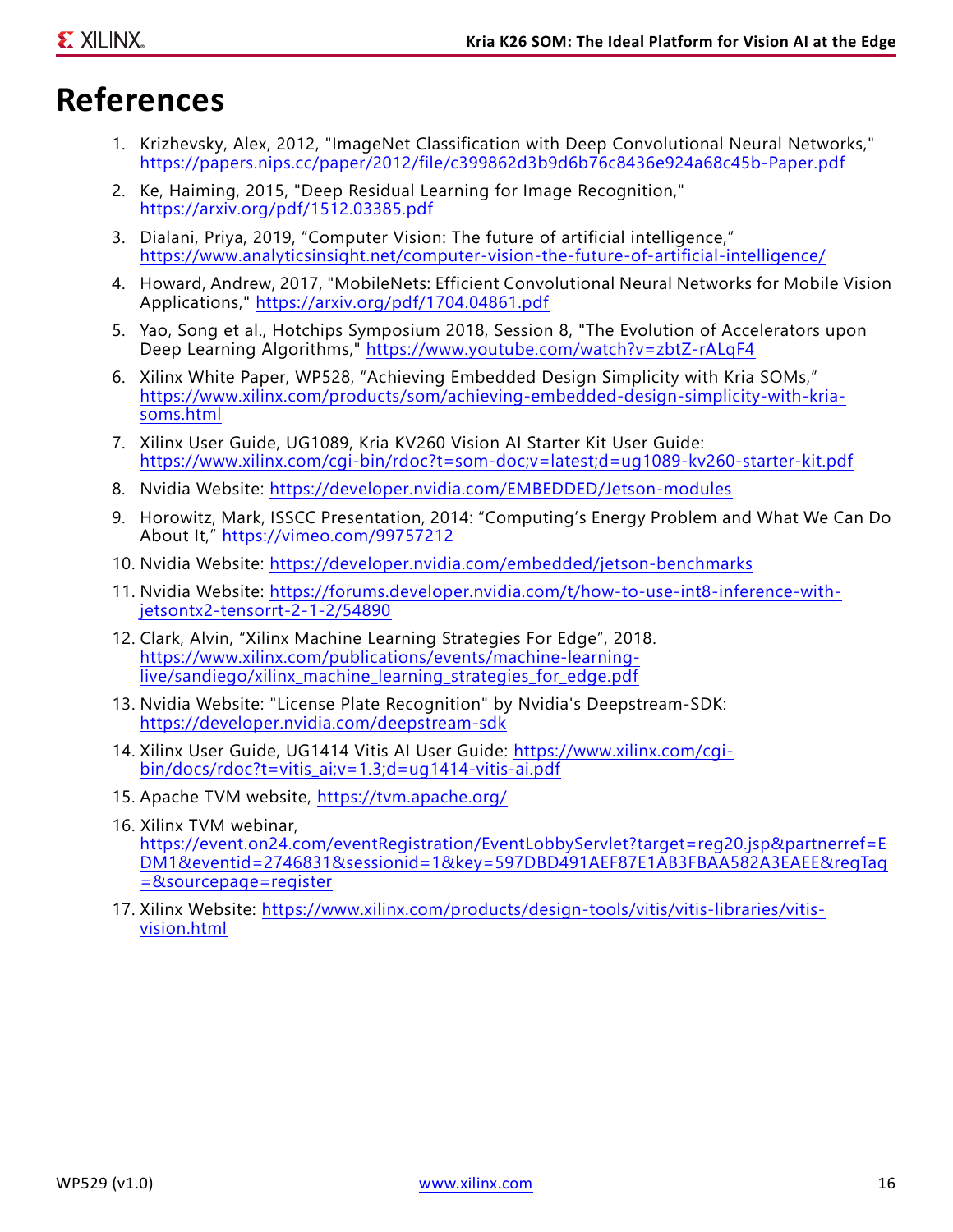# **Additional Reading**

- 1. Xilinx White Paper, Cathal Murphy and Yao Fu, WP492, "Xilinx All Programmable Devices: A Superior Platform for Compute-Intensive Systems". June 13, 2017. [https://www.xilinx.com/support/documentation/white\\_papers/wp492-compute-intensive](https://www.xilinx.com/support/documentation/white_papers/wp492-compute-intensive-sys.pdf)sys.pdf
- 2. Jason Cong, Zhenman Fang, Michael Lo, Hanrui Wang, Jingxian Xu, Shaochong Zhang, Center for Domain-Specific Computing, UCLA, "Understanding Performance Differences of FPGAs and GPUs." <https://vast.cs.ucla.edu/sites/default/files/publications/FCCM2018-paper120-final.pdf>
- 3. Gordon Cooper, "New Vision Technologies For Real-World Applications", 3 Oct 2019. <https://semiengineering.com/new-vision-technologies-for-real-world-applications/>
- 4. Xilinx White Paper, "FPGAs in the Emerging DNN Inference Landscape", 28 Oct, 2019. [https://www.xilinx.com/support/documentation/white\\_papers/wp514-emerging-dnn.pdf](https://www.xilinx.com/support/documentation/white_papers/wp514-emerging-dnn.pdf)
- 5. Linus Pettersson, "Convolutional Neural Networks on FPGA and GPU on the Edge: A Comparison", Jun 2020. <https://www.diva-portal.org/smash/get/diva2:1447576/FULLTEXT01.pdf>
- 6. Alvin Clark, "Xilinx Machine Learning Strategies For Edge", 2018. [https://www.xilinx.com/publications/events/machine-learning-live/san](https://www.xilinx.com/publications/events/machine-learning-live/san-diego/xilinx_machine_learning_strategies_for_edge.pdf)diego/xilinx\_machine\_learning\_strategies\_for\_edge.pdf
- 7. Ihwoo, "Nvidia Jetson Nano / Xavier power monitoring", Jul, 2020. <https://inaj012.medium.com/nvidia-jetson-nano-xavier-power-monitoring-62d374e9dc81>
- 8. Intel, "FPGA chips are coming on fast in the race to accelerate AI", 10 Dec, 2020. [https://venturebeat.com/2020/12/10/fpga-chips-are-coming-on-fast-in-the-race-to](https://venturebeat.com/2020/12/10/fpga-chips-are-coming-on-fast-in-the-race-to-accelerate-ai/)accelerate-ai/
- 9. Mehul Ved, "Artificial Intelligence (AI) Solutions on Edge Devices", 8 May 2019. <https://stratahive.com/artificial-intelligence-ai-solutions-on-edge-devices/>
- 10. Hewelett Packard Enterprise, "7 Reasons Why We Need to Compute at the Edge". [https://www.hpe.com/us/en/newsroom/blog-post/2017/03/7-reasons-why-we-need-to](https://www.hpe.com/us/en/newsroom/blog-post/2017/03/7-reasons-why-we-need-to-compute-at-the-edge.htm)[compute-at-the-edge.html](https://www.hpe.com/us/en/newsroom/blog-post/2017/03/7-reasons-why-we-need-to-compute-at-the-edge.htm)
- 11. https://github.com/jkjung-avt/tensorrt\_demos
- 12. [https://github.com/NVIDIA-AI-IOT/deepstream\\_reference\\_apps/tree/restructure/yolo#trt](https://github.com/NVIDIA-AI-IOT/deepstream_reference_apps/tree/restructure/yolo#trt-yolo-app)[yolo-app](https://github.com/NVIDIA-AI-IOT/deepstream_reference_apps/tree/restructure/yolo#trt-yolo-app)
- 13. [https://elinux.org/Jetson\\_Zoo](https://elinux.org/Jetson_Zoo)